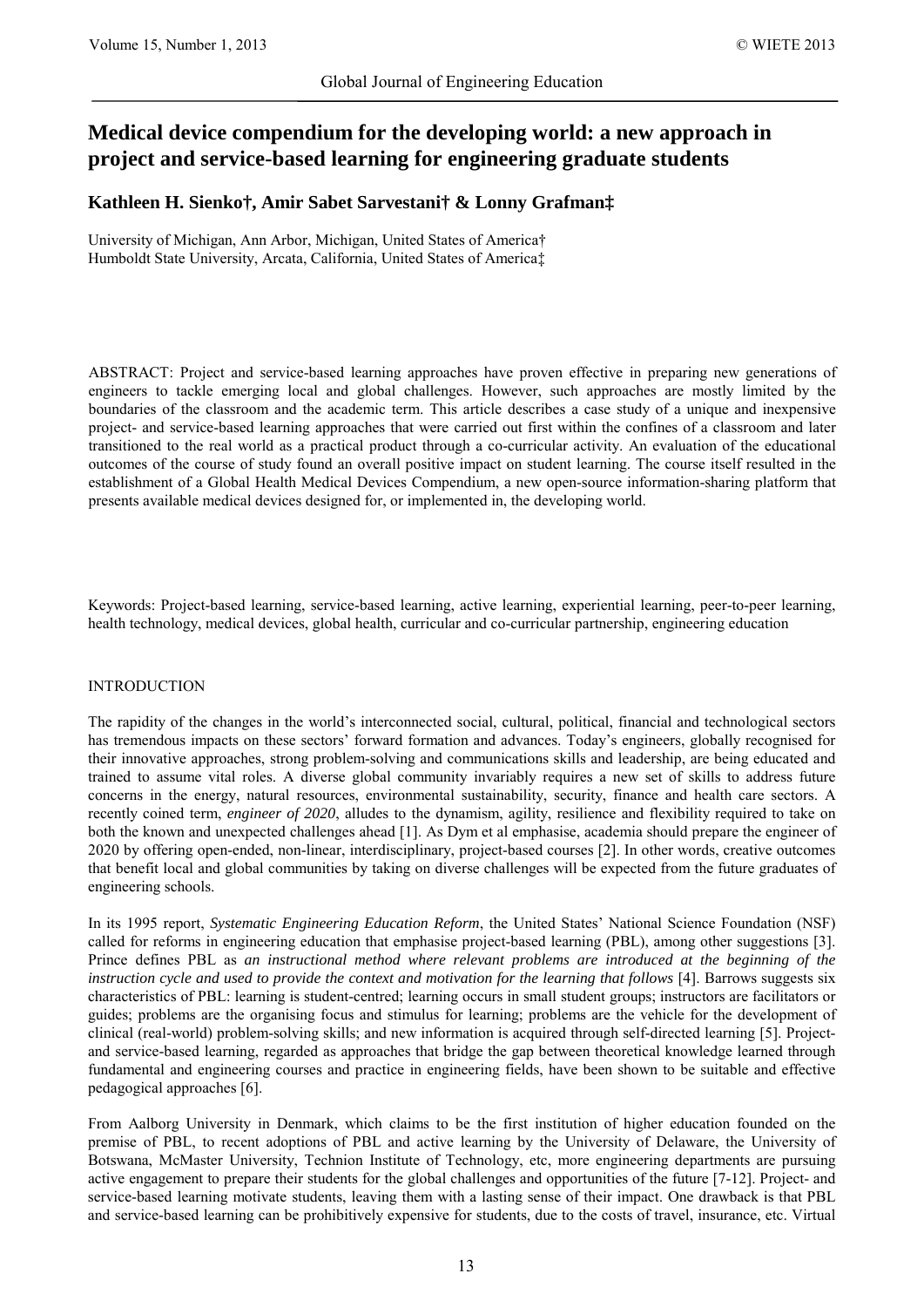service learning can provide a less costly but still effective service learning experience. Even better, combining the learning process with a community need and a virtual platform can allow students to engage in meaningful learning and outcomes that benefit the host and/or global communities [\[13\]](#page-6-2).

The cost of healthcare and the inequities in access to proper care are global concerns. For example, in 2009, Luxemburg and Norway spent US\$5,538 and US\$4,502, respectively, on healthcare expenses per capita, whereas India and Myanmar spent only US\$38 and US\$4 per capita, respectively [\[14\]](#page-6-3). Notably, the World Health Organization (WHO) reports that up to 80% of health technologies in resource-limited settings are acquired by donation, yet one study finds that only up to 30% of donated technologies are operational [\[15\]](#page-6-4)[\[16\]](#page-6-5). Major reasons for the ineffectiveness of health technologies in the developing world include: inappropriate donations and designs, lack of training and poor maintenance [\[15\]](#page-6-4). Hence, there is a strong need for healthcare providers, decision-makers and health technology designers to learn about the availability of appropriate, low-cost and effective technologies.

This article describes a unique approach pursued through a course offered to an interdisciplinary group of engineering graduate students and its follow-up co-curricular activities. The approach utilises project-, service- and experientialbased learning methods. The outcome is the creation of an on-line open-access compendium of medical devices designed for or implemented in the developing world. This approach highlights the potential strengths and impacts of classroom work combined with a service-based learning process and a common goal of creating a tangible outcome.

# OVERVIEW OF COURSE AND CO-CURRICULAR ACTIVITY

The course *Design for Global Health: Sustainable Technologies for the Developing World* (three credit hours) was offered by the College of Engineering at the University of Michigan (UM) during the winter 2010 semester. The course developer's objective was to focus on technologies that are designed to prevent, diagnose or treat the top ten leading causes of death in low-income and middle-income countries, as well as maternal and infant health (United Nations' Millennium Development Goals 4 and 5) [\[17\]](#page-6-6). It was open to graduate students from any engineering field. The students were evaluated based on discussion participation (40%), interactive assignments (40%) and a final project (20%). Fifteen students (one doctoral, 12 Masters and two Bachelor's degrees) from mechanical engineering (nine students), biomedical engineering (five students) and the school of information (one student) enrolled. Table 1 shows the weekly class schedule.

| Weekly Health Topic Overview<br>Presentation                          | Weekly Technology Review<br>Presentation    | <b>Weekly Discussion Topic</b>                                                    |  |
|-----------------------------------------------------------------------|---------------------------------------------|-----------------------------------------------------------------------------------|--|
| Lower respiratory infections,<br>chronic respiratory diseases         | Finalise the technology review<br>template  | Medical anthropology                                                              |  |
| Cardiovascular diseases                                               | Lower and chronic respiratory<br>infections | Impact of culture on engineering design                                           |  |
| <b>HIV/AIDS</b>                                                       | Cardiovascular                              | Needs assessment and ethnographic<br>research                                     |  |
| Diarrheal diseases                                                    | <b>HIV/AIDS</b>                             | Point-of-care diagnostics                                                         |  |
| Malaria                                                               | Diarrheal diseases                          | Clinical trial ethics and design                                                  |  |
| Tuberculosis                                                          | Malaria                                     | Entering and engaging with a<br>community                                         |  |
| Child and infant mortality                                            | Tuberculosis                                | Infectious diseases                                                               |  |
| Maternal mortality                                                    | Infant and child mortality                  | Making health technologies<br>commercially sustainable in the<br>developing world |  |
| Cancer                                                                | Maternal mortality                          | Human resources for health                                                        |  |
| Road traffic accidents                                                | Cancer                                      | Chronic diseases                                                                  |  |
| Type II diabetes                                                      | Road traffic                                | Design for road safety                                                            |  |
| Physical disabilities                                                 | Type II diabetes                            | Biomedical ethics                                                                 |  |
| Course outcome evaluations and<br>next steps (focus group discussion) | Physical disabilities                       | N/A                                                                               |  |

Table 1: Weekly class schedule.

Pairs of students volunteered to become health topic leaders for each of the health topics listed in Table 1 during the first week of the semester. Each class began with a student leader-based presentation of a specific health topic, including general aetiology, global endemic status and examples of relevant health technologies. The student health topic leaders, then assigned the remaining students in the course with the tasks of identifying and evaluating the range of technologies designed for or implemented in the developing world for the prevention, diagnosis and treatment of the particular health topic. Student leaders created, communicated and managed a technology/solution search framework during the ensuing week, and compiled and analysed the student-generated case studies. Finally, they prepared a presentation of the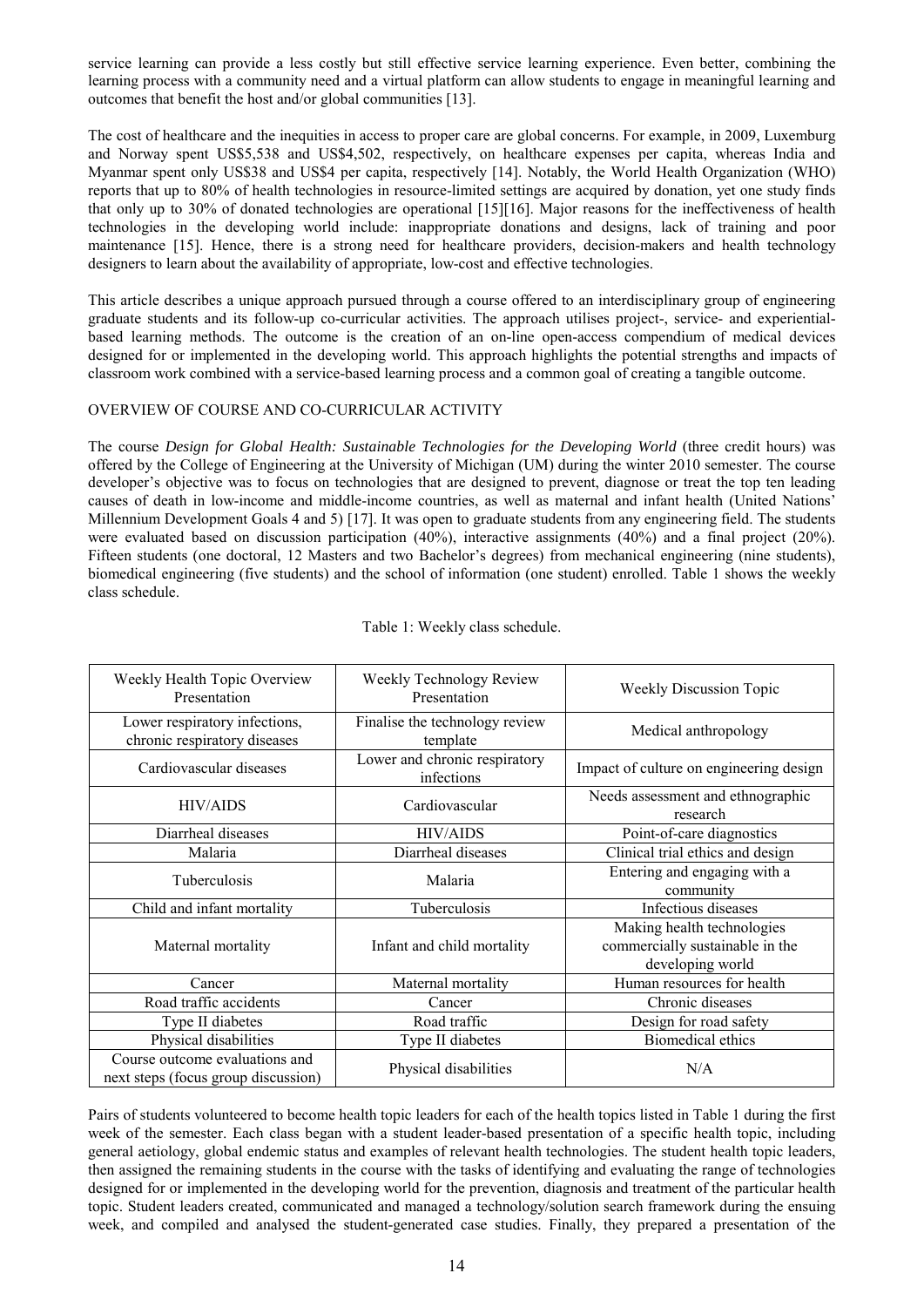findings for the next class. During the second hour of each class, a student topic leader led the evaluation discussion of technologies identified for a health topic introduced in the previous week to capture their strengths and shortcomings. The third hour was devoted to a student-led open discussion, relevant to global health and technology, based on previously distributed reading assignments. Each week, an expert in the topic joined the open discussion. The course also offered an opportunity to spend the University's midterm break conducting clinical observations in Nicaragua to learn about the challenges with health technologies in developing settings. Accompanying CARE International (a global NGO fighting poverty), the students visited 10 urban and rural health facilities.

During the first week of the course, the students were assigned to develop candidate case study templates that captured the characteristics and specific information of identified technologies. The final version of the case study template, shown in Table 2, was developed based on categories informed by the health technology reports of the WHO, the World Bank, etc.

A health care technology was defined as *devices, drugs, medical, and surgical procedures…used in the prevention, diagnosis and treatment of disease as well as in rehabilitation, and the organizational and supportive systems within which care is provided* [18]. On-line searches were the primary method used to identify technologies. Information sources included scientific literature and patent databases, such as PubMed, Google Scholar, Scopus and USPTO. Search keywords were chosen based on the technical, clinical and socio-cultural aspects of each health topic. Patent searches, when appropriate, were performed to evaluate the originality of a technology as needed. The identified technologies were reviewed by student topic leaders and stored in an internal database using the case study template.

|  |  |  |  |  |  | Table 2: Case study template used to capture details of the identified technologies. |
|--|--|--|--|--|--|--------------------------------------------------------------------------------------|
|--|--|--|--|--|--|--------------------------------------------------------------------------------------|

| Title        | Classification                             | Stage                           | Who<br>made it?  | Where is it used?                | Cost       | Innovation                                    | Reference                 |
|--------------|--------------------------------------------|---------------------------------|------------------|----------------------------------|------------|-----------------------------------------------|---------------------------|
| Tech<br>name | Diagnostic.<br>Preventative or<br>reatment | Concept.<br>Clinical,<br>Market | Inventor,<br>etc | Location(s) of<br>implementation | <b>USD</b> | Approach in<br>design, business<br>model, etc | Full<br>reference<br>list |

Throughout the course, the students were expected to provide continuous peer-to-peer feedback regarding best practices and methodologies used to identify the appropriate technologies. Using virtual platforms, the students discussed the strengths and weaknesses of the design, engineering and implementation approaches of the technology cases identified. For the final project, each student wrote a mock Gates Foundation Grand Challenges Exploration grant proposal for a health technology, which included both technology and business development plans, inspired by the weekly technology reviews, in-class discussions and experiential learning opportunity.

After the course, a subset of students formed a working group as a co-curricular activity that was supported by the University of Michigan Center for Global Health and open to the campus community. The goal was to continue refining the technology case studies identified during the winter 2010 course and to prepare a compendium of health technologies for public access. Over 30 undergraduate, masters and doctoral students from engineering, medicine, public health, public policy, etc, joined the team during the academic years 2010-2011 and 2011-2012. They created three sub-teams to fulfil the following tasks:

- 1. *Fact checkers* evaluated and refined the existing content generated in the *Design for Global Health* course.
- 2. *Content generators* identified new technologies that were not covered in the course.
- 3. *Editors* reviewed and prepared for the open-access compendium.

# EDUCATIONAL OUTCOME

Surveys were performed to evaluate the educational impact of the course on students' perceived abilities in specific engineering design-related areas of interest and to measure self-reported professional progress in an interdisciplinary environment with a non-traditional teaching agenda. Focus group discussions (FGDs) at the end of the course obtained feedback from students about teaching methodology, general direction of the course and the impacts on students' academic and professional growth.

The students were asked to express their level of agreement with each statement using a Likert scale of 1-5 (1: Strongly disagree, to 5: Strongly agree). Table 3 shows the statements and responses documented before and after the completion of the course. The results were analysed using a paired sample *t*-test. Compared with the beginning of the course, there was a statistically significant increase in level of confidence after completion of the course for statements 1, 3, 4, 5, 6, 7, 8, 10, 12. Perceptions regarding student understanding of how values, methods and ethical frameworks evolve in another culture were also higher after completion of the course. However, the results show no statistically significant improvement in statements 2, 9, 11 and 14.

During the FGDs, students emphasised the course's unique approach, which assigned them to identify technologies and solutions for the most pressing global health challenges. Students cited the pedagogical style employed in the course as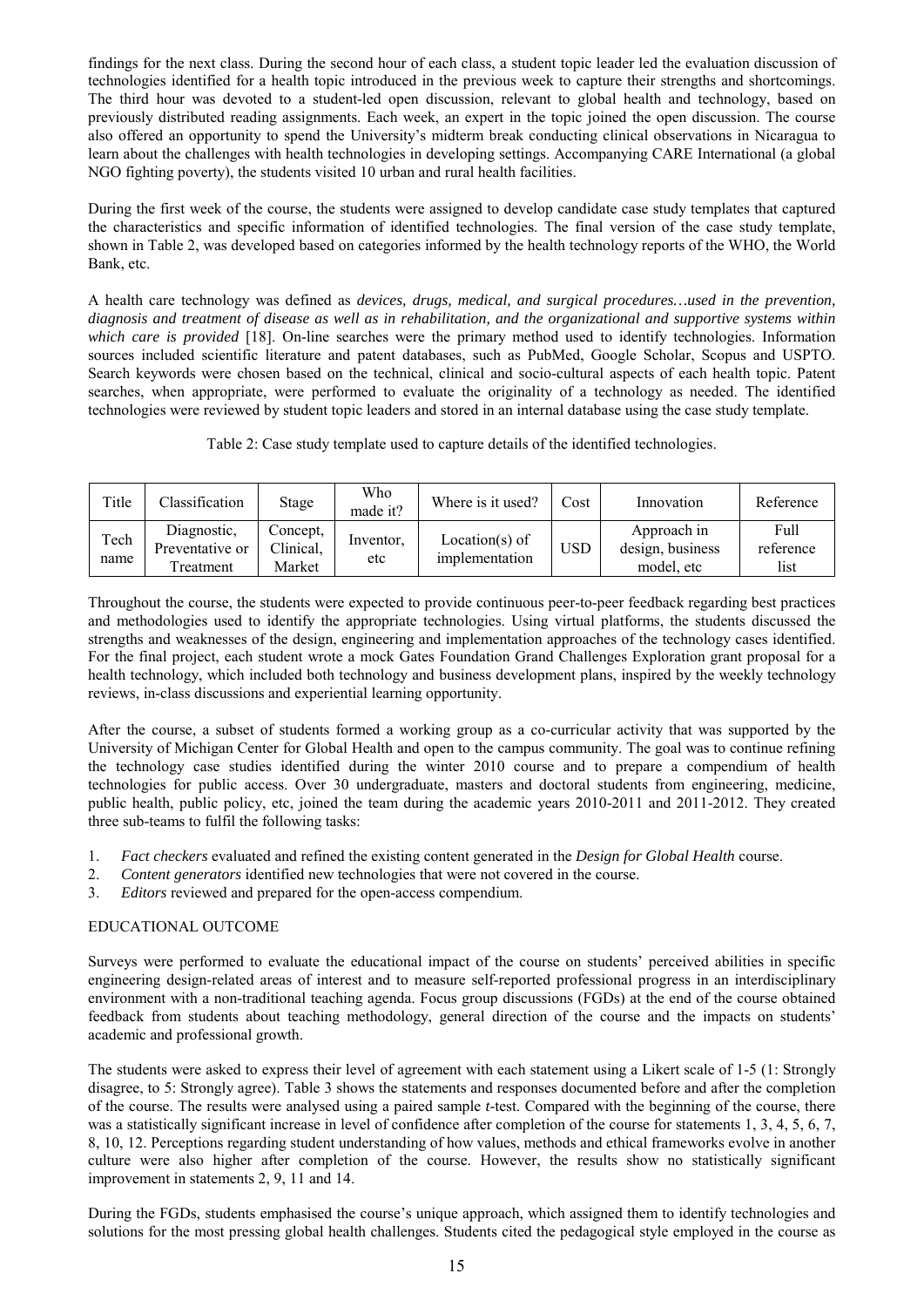the primary factor for promoting self-confidence with the subject matter presented. This approach was explicitly noted to differ from students' traditional engineering courses in which content is presented by the instructor in a top-down manner. The students stressed the importance of the off-campus experiential learning opportunity in Nicaragua, which helped them to contextualise the need for identifying appropriate health technologies for the developing world and to share their findings with stakeholders. There was unanimous agreement that the *purpose driven* approach motivated students to actively engage throughout the course.

|  |  |  | Table 3: Students' responses regarding their design task confidence, before and after course completion. |  |
|--|--|--|----------------------------------------------------------------------------------------------------------|--|
|--|--|--|----------------------------------------------------------------------------------------------------------|--|

| Statement: I am able to                                                                                                                                                      | Pre:      | Post:     | $\boldsymbol{P}$ |
|------------------------------------------------------------------------------------------------------------------------------------------------------------------------------|-----------|-----------|------------------|
|                                                                                                                                                                              | Mean (SD) | Mean (SD) | value            |
| (1) identify the needs of the targeted community/end-user/customer/<br>stakeholder.                                                                                          | 3.7(0.83) | 4.3(0.61) | 0.026            |
| (2) communicate those needs within an intercultural group setting.                                                                                                           | 3.7(0.91) | 4.0(0.39) | 0.22             |
| (3) identify cultural and social influences on design.                                                                                                                       | 3.1(1.3)  | 4.6(0.51) | 0.0030           |
| (4) conduct clinical observations for the purpose of needs assessment and<br>problem definition.                                                                             | 3.3(1.1)  | 4.5(0.85) | 0.0070           |
| (5) generate case studies of engineering successes and/or failures.                                                                                                          | 3.1(1.2)  | 4.9(0.27) | < 0.001          |
| (6) lead a team of interdisciplinary diverse individuals.                                                                                                                    | 3.9(0.53) | 4.4(0.65) | 0.026            |
| (7) recognise ethical issues involved in designing global health technologies.                                                                                               | 3.4(1.1)  | 4.2(0.89) | 0.022            |
| (8) recognise ethical issues in testing global health technologies.                                                                                                          | 2.7(1.1)  | 4.3(0.47) | < 0.001          |
| (9) consider alternative points of view/others' perspectives.                                                                                                                | 4.4(0.50) | 4.6(0.51) | 0.34             |
| (10) conduct an in-depth needs assessment.                                                                                                                                   | 3.5(0.76) | 4.1(0.66) | 0.0020           |
| (11) conduct collaborative problem definition.                                                                                                                               | 3.9(0.86) | 4.4(0.63) | 0.068            |
| (12) collaborate with stakeholders who define problems differently from one<br>another, including non-engineers.                                                             | 3.7(0.61) | 4.4(0.51) | < 0.001          |
| (13) assess the implications of alternative solutions for stakeholders.                                                                                                      | 3.4(0.76) | 3.9(0.47) | 0.089            |
| (14) exercise leadership by making trade-offs among alternative stakeholders,<br>alternative problem definitions and alternative perspectives about what is<br>taking place. | 3.4(0.94) | 3.9(0.92) | 0.17             |
| (15) I have an understanding of how values, methods, ethical frameworks and<br>beliefs have evolved in a culture other than my own.                                          | 3.4(1.2)  | 4.6(0.50) | < 0.001          |

The course resulted in a new appreciation of simple design, low-cost devices. The FGDs identified the following four trending themes among technology solutions:

- 1. Simple design: *Engineers must know that the most complicated technologies are not always best. One example we identified was a low-cost infant warmer, similar in form and function to a sleeping bag, designed to keep babies warm at a fraction of the cost of a traditional incubator.* (Student's feedback) *Some of the effective designs were also very simple, like a device fashioned from a cardboard box which would train doctors to perform laparoscopic surgery*. (Student's feedback)
- 2. Nature-inspired design: *Those that harness nature reap the benefits. Take the life-sustaining Moringa tree (Moringa oleifera), a vegetable tree that provides many essential vitamins and minerals, or* golden rice*, fortified with vitamin A, both crops could be used to combat malnutrition in developing countries.* (Student's feedback)
- 3. Cell phone–based design: *As cellular phones grow in both prevalence and power, so does their potential as health platforms. Several initiatives currently in development would utilize cell phones, with different approaches, to enhance delivering appropriate care.* (Student's feedback)
- 4. User-centred design: *The idea of the necklace with colored beads to allow a woman to keep track of her menstrual cycle and which days are safer for sex was brilliant, that was a simple and very much easy-to-use design*. (Student's feedback)

# PROFESSIONAL OUTCOME

By the end of the course (April 2010), over 600 case studies of health care technologies were generated, reviewed and systematically stored in an internal database as solutions to prevent, diagnose or treat the top ten leading global causes of death, and infant and maternal mortality in developing countries. Throughout the course, students and the course's instructor had consulted about potential methods to present and share the outcomes in the form of a compendium of global health technologies. The subset of students and student volunteers, directed by the course's instructor and a former course participant (co-author), joined forces, as a working group, for almost two years after the course to refine the data collected and to identify additional case studies. To enhance the quality of the compendium and prepare it for global access, the definition of a medical device as suggested by the Global Health Harmonization Taskforce [\[19\]](#page-6-7) was adopted to establish a uniform framework for evaluating each technology. A uniform definition is particularly important for reducing uncertainties, since *technology* can be interpreted in different ways.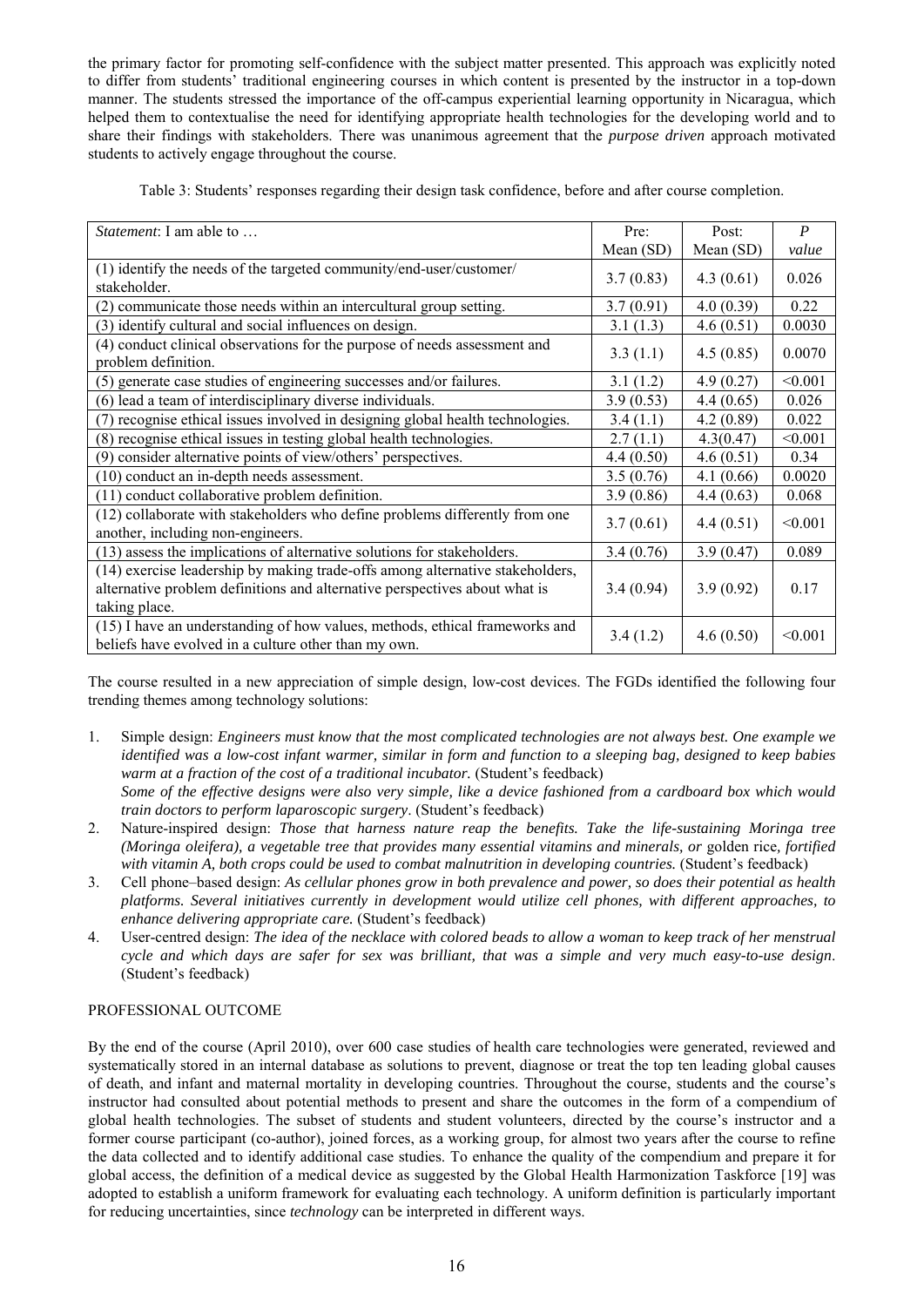In April 2012, the working group launched an open-source, Wiki-based compendium of global health medical devices [http://www.appropedia.org/Portal:Medical\_Devices]. Their *UM Global Health Medical Devices Compendium* is hosted by the Appropedia Foundation, a non-profit entity that *shares knowledge to build rich, sustainable lives*. The Appropedia platform is licenced as Creative Commons-Share Alike. The partnership between the UM and the Appropedia Foundation provides an effective virtual service learning engagement.

A few months after launch, the UM Medical Devices Compendium is proving to be a data-rich component of Appropedia.org. Contributors use a specialised entry form that helps keep devices consistent across the site and across contributors. The form has selectable items for four different properties of information: *Health Topic, Classification, Scope* and *Location*. Users can access the open information via a portal-style landing page, specific disease pages, searches and a drill-down browser as shown in Table 4.

Table 4: Global Health Medical Devices Compendium technology case study content.

|                         | Tuberculosis, Malaria, HIV/AIDS, Cardiovascular Diseases, Cancer, Infant and Child           |
|-------------------------|----------------------------------------------------------------------------------------------|
| Health Topic            | Mortality, Maternal Mortality, Mental Health, Nutrition, Physical Disabilities, Respiratory, |
|                         | Road Traffic Accidents, Type II Diabetes, Waterborne Diseases                                |
| Devices' Classification | Preventative, Diagnostic, Treatment                                                          |
| Devices' Scope          | Prototype, Clinical Trial, Market                                                            |
| Location                | Africa, Asia, Australia, Europe, North America, South America                                |

The home page, in portal-style, describes the Compendium and displays three devices and images per health topic. The health topic pages display a table and image of all of the relevant devices. The table is sortable by name, classification, scope and location. The drill-down browser allows a user to browse through devices by selecting properties from topic, scope, classification and/or location. For example, a user wanting to learn about commercialised, preventative devices for HIV/AIDS currently available in Africa can use the browser to find the list of devices. At any point during the drilldown browsing, the user can select from the resulting list and view a full description of the device (e.g. ShangRing, Figure 1). Every device page section is editable, allowing users to update information. Thus, the Compendium functions as a critical and timely resource.

### ShangRing Ran D Cuke B Be the first of your friends to like this.

|                                                                                                                                                                 | Problem being addressed<br>[edit]                                                                                                                                                                                                                                                                                                                                                                                                                                                                                   |                                                                                                                                                                                                                                         |
|-----------------------------------------------------------------------------------------------------------------------------------------------------------------|---------------------------------------------------------------------------------------------------------------------------------------------------------------------------------------------------------------------------------------------------------------------------------------------------------------------------------------------------------------------------------------------------------------------------------------------------------------------------------------------------------------------|-----------------------------------------------------------------------------------------------------------------------------------------------------------------------------------------------------------------------------------------|
|                                                                                                                                                                 | HIV/AIDS is a devastating epidemic that affects millions of people around the globe. Circumcision has been shown to reduce HIV/AIDS transmission by up to<br>60%. There is a need for low-cost and easy-to-use technologies that enable health care providers with limited training to perform the procedure.<br>Detailed description of the solution<br>[edit]                                                                                                                                                     | <b>Contents [hide]</b><br>1 Problem being addressed<br>2 Detailed description of the solution<br>3 Designed by<br>4 When and where it was tested/implemented                                                                            |
| <b>Health Topic HIV/AIDS</b><br><b>Classification</b> Preventative<br>Clinical trial, Commercialized<br><b>Scope</b><br>Location<br>Africa, Asia, South America | The ShangRing is a new circumcision tool that helps health care providers with limited training to perform circumcision. There is no cutting or suturing of the<br>foreskin. The device consists of two parts (rings). The outer ring applies constant pressure to the foreskin, which leads to the foreskin's removal. The device<br>must remain on the penis for 5-7 days.<br>Designed by<br>[edit]<br>. Designed by: Shang Jianzhong, a Chinese inventor from Wuhu City, China, invented and patented ShangRing. | 5 Funding Source<br><b>6 References</b><br>6.1 Peer-reviewed publication<br>6.2 Other internally generated reports<br>6.3 Externally generated reports<br>6.4 IP and copyright<br>6.5 Approval by regulatory bodies or standards boards |
| . Manufacturer location: China.                                                                                                                                 | » Manufacturer: Wuhu Santa Medical Equipment Technology Co. Ltd. Website is found here $\mathcal{C}$ .                                                                                                                                                                                                                                                                                                                                                                                                              |                                                                                                                                                                                                                                         |
| When and where it was tested/implemented                                                                                                                        |                                                                                                                                                                                                                                                                                                                                                                                                                                                                                                                     | [edit]                                                                                                                                                                                                                                  |
|                                                                                                                                                                 |                                                                                                                                                                                                                                                                                                                                                                                                                                                                                                                     |                                                                                                                                                                                                                                         |
|                                                                                                                                                                 | The ShangRing has been tested in China, Kenya and the United States. It is currently undergoing testing in the latter two countries.                                                                                                                                                                                                                                                                                                                                                                                |                                                                                                                                                                                                                                         |
| <b>Funding Source</b>                                                                                                                                           |                                                                                                                                                                                                                                                                                                                                                                                                                                                                                                                     | [edit]                                                                                                                                                                                                                                  |
| The Bill and Melinda Gates Foundation.                                                                                                                          |                                                                                                                                                                                                                                                                                                                                                                                                                                                                                                                     |                                                                                                                                                                                                                                         |
| <b>References</b>                                                                                                                                               |                                                                                                                                                                                                                                                                                                                                                                                                                                                                                                                     | [edit]                                                                                                                                                                                                                                  |
| Peer-reviewed publication                                                                                                                                       |                                                                                                                                                                                                                                                                                                                                                                                                                                                                                                                     | [edit]                                                                                                                                                                                                                                  |
|                                                                                                                                                                 | Cheng, Y., Peng, Y. F., Liu, Y. D., Tian, L., & Lu, N. Q. (2009). A recommendable standard protocol of adult male circumcision with the Chinese Shang Ring: Outcomes of 328 cases in China. Zhonghua Nan Ke Xue, 15(7): 584-59                                                                                                                                                                                                                                                                                      |                                                                                                                                                                                                                                         |
|                                                                                                                                                                 | Masson, P., Li, P. S., Barone, M. A., & Goldstein, M. (2010). The ShangRing device for simplified adult circumcision: Abstract: Nature reviews urology. Nature Reviews Urology, 7: 638-642.                                                                                                                                                                                                                                                                                                                         |                                                                                                                                                                                                                                         |
| Other internally generated reports                                                                                                                              |                                                                                                                                                                                                                                                                                                                                                                                                                                                                                                                     | [edit]                                                                                                                                                                                                                                  |
|                                                                                                                                                                 | Sokal, D. C., Ndede, F., Barone, M., Li, P. S., & Goldstein, M. (2010, July). Put a ring on it: How the Shang Ring might accelerate MC programs. Retrieved from International AIDS Conference Lecture.                                                                                                                                                                                                                                                                                                              |                                                                                                                                                                                                                                         |
| <b>Externally generated reports</b>                                                                                                                             |                                                                                                                                                                                                                                                                                                                                                                                                                                                                                                                     | [edit]                                                                                                                                                                                                                                  |
|                                                                                                                                                                 | ShangRing: New male circumcision device for HIV prevention.(2008, Aug 2). Science 2.0. Link available here B.                                                                                                                                                                                                                                                                                                                                                                                                       |                                                                                                                                                                                                                                         |
|                                                                                                                                                                 | The Shang Ring: A novel male circumcision device for HIV prevention. (2010). Clinical Trials Search. Link available here $E$ .                                                                                                                                                                                                                                                                                                                                                                                      |                                                                                                                                                                                                                                         |
| IP and copyright                                                                                                                                                |                                                                                                                                                                                                                                                                                                                                                                                                                                                                                                                     | [edit]                                                                                                                                                                                                                                  |
| The Chinese patent can be found here <sup>2</sup> . US patent: US 2008/0154283 A1                                                                               |                                                                                                                                                                                                                                                                                                                                                                                                                                                                                                                     |                                                                                                                                                                                                                                         |

Figure 1: Example of a complete device description (ShangRing: a male circumcision device to assist with prevention of HIV transmission).

#### DISCUSSION

Project- and service-based learning add new dimensions to engineering education by providing context and a stronger sense of purpose, while introducing new learning content. Findings from earlier literature agree on the positive student learning attitudes created by PBL [\[4\]](#page-5-3). Six characteristics of PBL, as Barrows suggests, were pursued in the teaching model presented: the learning process was student-centred and occurred within a small student group; the instructor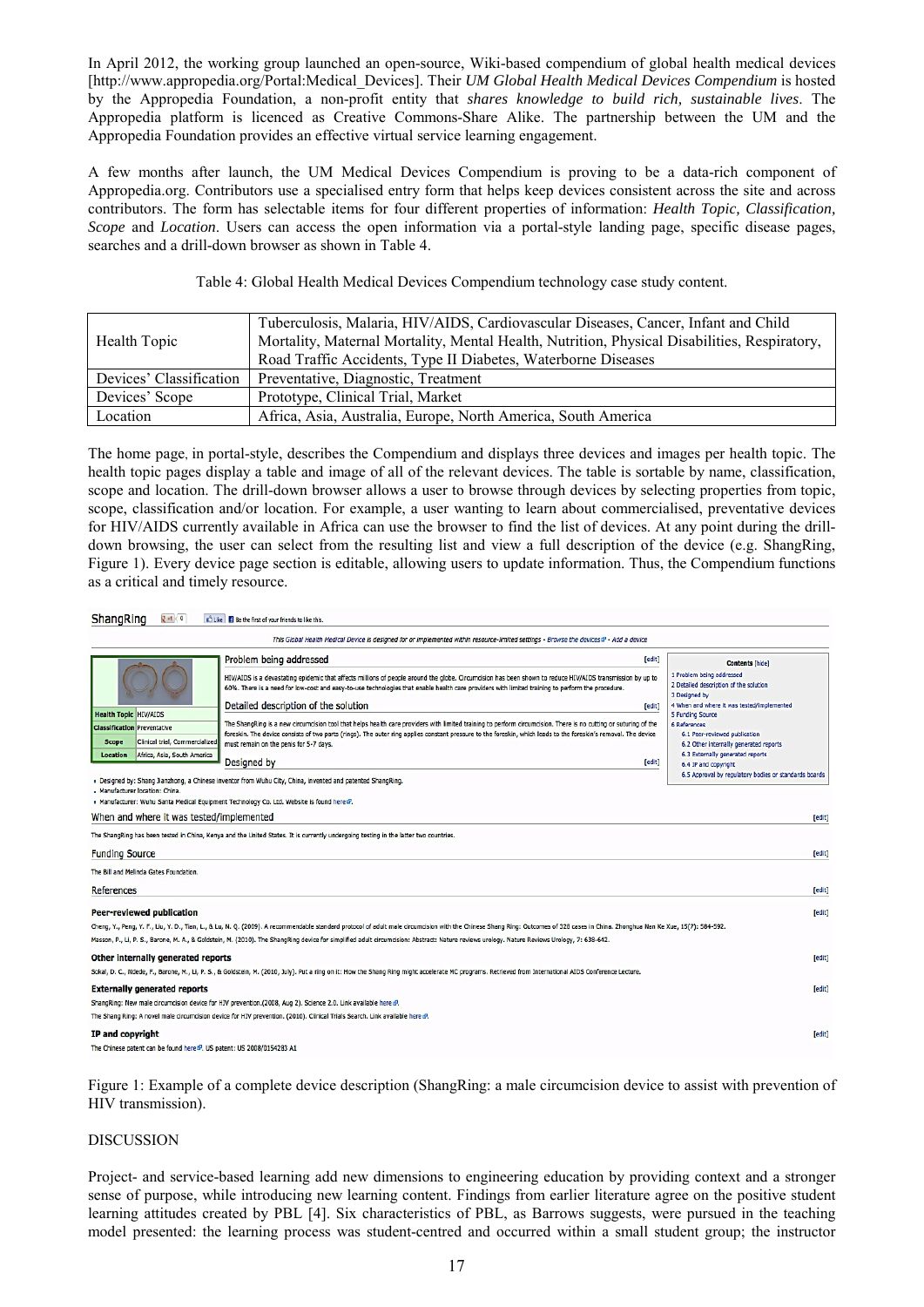played the role of facilitator; the challenge to address the need for a centralised information system for global health technologies was the organising focus and stimulus for learning; and new knowledge was acquired through self-directed learning. The class time was broken into three sections: group reporting findings about global health technologies; minilectures providing information about the state of a given health topic; and general class discussion and future plan of work, as illustrated in previous literature, as an effective use of class time in PBL [\[20\]](#page-6-8). Even though many of the students who participated had already been exposed to design courses (e.g., senior capstone design), the teaching outcome revealed improvement in all of the areas the students were asked about before and after attending the course.

The educational and professional outcomes of this novel course reveal enormous potential for service-based learning approaches that extend beyond the typical boundaries of classrooms and academic terms. The Compendium originated within a class environment, but has already demonstrated its effectiveness for individual end-users, federal institutions, such as the Center for Disease Control in the US, and international organisations, such as the WHO's Medical Devices Unit.

The Virtual Service Learning (VSL) model pursued here allows a cost-effective and accessible way for students to engage in project- and service-based learning courses offered by their host institution. VSL provides an avenue to meet education for sustainable development, while bolstering current sustainable development, thereby building future leaders and current solutions [\[21\]](#page-6-9). By leveraging an on-line open platform, such as Appropedia, students can have wide and lasting impacts. The partnership between the UM and Appropedia signifies the potential in cross-collaboration between institutions with different core competencies.

In this collaboration, the interdisciplinary group at the UM initiated an educational platform through which extensive, needed content that focussed on global health technologies was generated, whereas Appropedia provided an on-line platform that encourages contributions from any interested party, while monitoring the content. Since its inception in April 2006, Appropedia has been edited over 20,000 times, creating over 35,000 pages from almost 10,000 registered users. Appropedia has been used by teachers and courses to improve service learning and sustainability education, and has been documented in dozens of peer-reviewed journal articles, reports and books (e.g. UNESCO's *Issues, Challenges and Opportunities for Development*, etc. [\[22\]](#page-6-10)) on service learning, sustainable development, humanitarian engineering and open-source appropriate technology.

Drawing upon Appropedia's global community of practitioners, academics and enthusiasts allowed the UM *Design for Global Health* course to disseminate its Global Health Medical Device Compendium quickly. Partnering with an existing on-line platform meant that the UM team could focus on content creation rather than technical aspects. In the six months since the Compendium's launch, its pages were accessed over 60,000 times. This type of partnership is critical for academic institutions intending to address myriad global needs cost effectively and provide transformative learning opportunities for students on- and off-campus.

# **CONCLUSION**

Sheppard writes that *Engineers scope, generate, evaluate, and realize ideas* [23]. The National Academy of Engineers states that *We aspire to a future where engineers are prepared to adapt to changes in global forces and trends and to ethically assist the world in creating a balance in the standard of living for developing and developed countries alike* [1]. The project- and service-based learning approaches used during the course and the co-curricular working groups formed by students and volunteers described in this article exemplify how interdisciplinary groups of engineering students can contribute to the global community, while achieving learning outcomes. VSL provides an opportunity for engineers at any stage of their careers to experience the effectiveness of their projects and receive real-time feedback by combining the learning process with a community need and a virtual platform.

# ACKNOWLEDGEMENTS

This work was supported in part by the University of Michigan Center for Global Health Junior Faculty Engagement Award and the International Institute Experiential Learning Fund. The authors would like to acknowledge the *Design for Global Health: Sustainable Technologies for the Developing World* course participants, the Center for Global Health Student Associates, and the Center for Global Health Linkages and Education Officer Kate Restrick, Technical Support Manager Uma Karri, and Center Director Dr Sofia Merajver. The authors also acknowledge Dr Shanna Daly's input regarding the manuscript, and CARE Nicaragua and Jose Gomez-Marquez for arranging the clinical visits.

#### **REFERENCES**

- <span id="page-5-1"></span><span id="page-5-0"></span>1. National Academy of Engineering, The Engineer of 2020: Visions of Engineering in the New Century. National Academy Press (2004).
- <span id="page-5-2"></span>2. Dym, C.L., Agogino, A.M., Eris, O., Frey, D.D. and Leifer, L.J., Engineering design thinking, teaching, and learning*. J. of Engng. Educ.*, 94, **1**, 103-119 (2005).
- <span id="page-5-3"></span>3. Peden, I.C., Ernst, E.W. and Prados, J.W., *Systemic Engineering Education Reform: An Action Agenda.* Washington, DC: National Science Foundation (1995).
- <span id="page-5-4"></span>4. Prince, M., Does active learning work? A review of the research*. J. of Engng. Educ.*, 93, **3**, 223-232 (2004).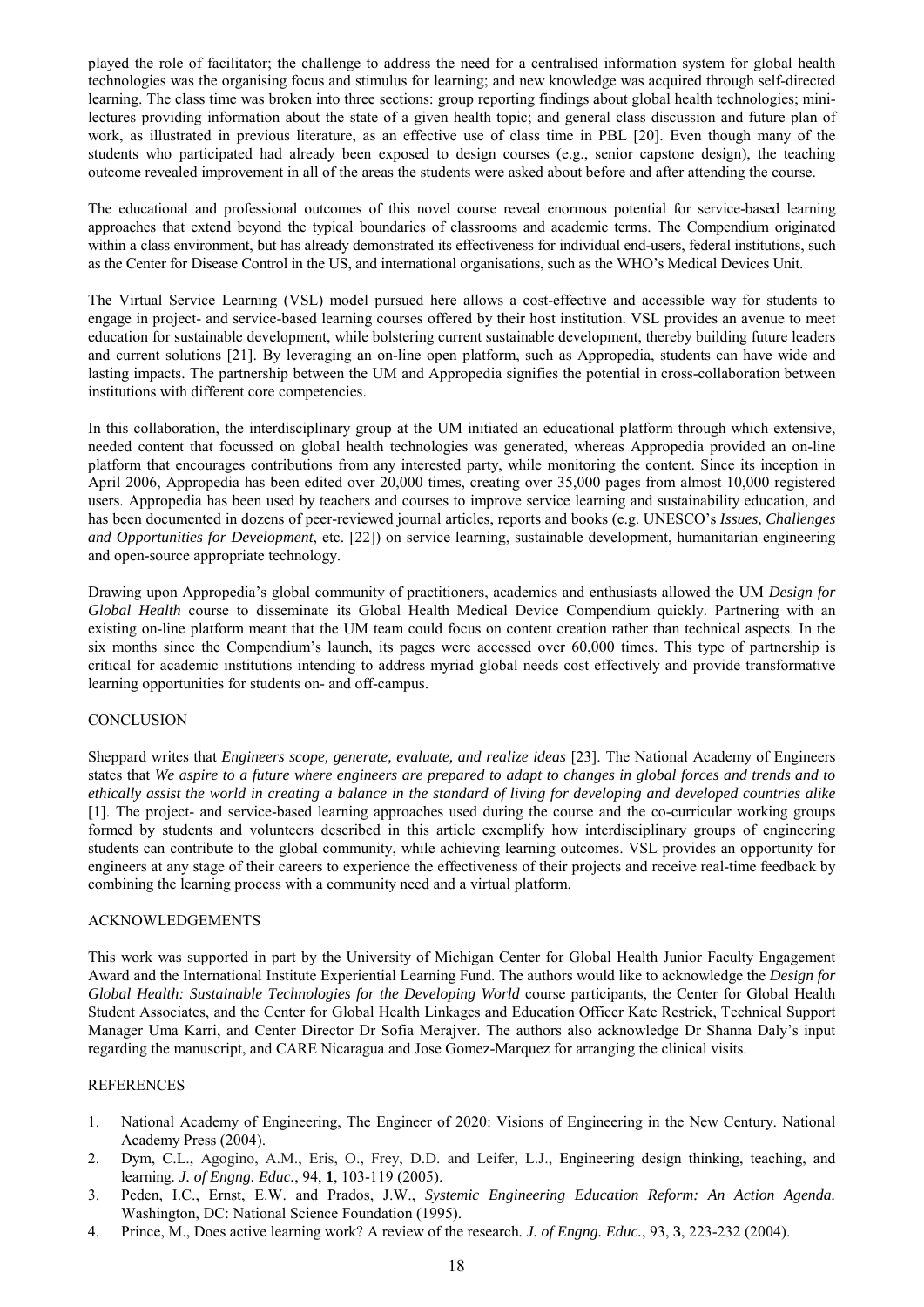- <span id="page-6-0"></span>5. Barrows, H.S., Problem based learning in medicine and beyond: a brief overview*. New Directions for Teaching and Learning*, **68**, 3-12 (1996).
- <span id="page-6-1"></span>6. Perrenet, J., Bouhuijs, P. and Smits, J., The suitability of problem-based learning for engineering education: theory and practice. *Teaching in Higher Educ.*, 5, **3**, 345-358 (2000).
- 7. Kjersdam, F. and S. Enemark, *The Aalborg Experiment: Project Innovation in University Education*. Aalborg, Denmark: Aalborg University Press (1994).
- 8. Hirsch, P.L., Shwom, B.L., Yarnoff, C., Anderson, J.C., Kelso, D.M., Olson, G.B. and Colgate, J.E., Engineering design and communication: the case for interdisciplinary collaboration*. Inter. J. of Engng. Educ.*, 17, (**4**,**5**), 342-348 (2001).
- 9. Moalosi, R., Tunde Oladiran, M. and Uziak, J., Students' perspective on the attainment of graduate attributes through a design project. *Global J. of Engng. Educ.*, 14, **1**, 40-46 (2012).
- 10. Allen, D.E., Duch, B.J. and Groh, S.E., The power of problem-based learning in teaching introductory science courses*. New Directions for Teaching and Learning*, **68**, 43-52 (1996).
- 11. Woods, D.R., *Problem-Based Learning: How to Gain the Most from PBL*. Ontario, Canada: McMaster University (1994).
- 12. Frank, M., Lavy, I. and Elata, D., Implementing the project-based learning approach in an academic engineering course*. Inter. J. of Technol. and Design Educ.*, 13, **3**, 273-288 (2003).
- <span id="page-6-3"></span><span id="page-6-2"></span>13. Pearce, J.M., Appropedia as a tool for service learning in sustainable development*. J. of Educ. for Sustainable Develop.*, 3, **1**, 45-53 (2009).
- <span id="page-6-4"></span>14. Kaiser Family Foundation, Health Expenditure Per Capita (2012), 10 June 2012, http://www.globalhealthfacts. org/data/topic/map.aspx?ind=66 - table
- 15. World Health Organization, Medical Devices: Managing the Mismatch (An Outcome of the Priority Medical Devices Project), Geneva, Switzerland: World Health Organization (2010).
- 16. Dyro, J.F., *Clinical Engineering Handbook*. Academic Press (2004).
- 17. World Health Organization, Top 10 Causes of Death (2008), 10 June 2012, http://www.who.int/mediacentre/ factsheets/fs310/en/index.html
- 18. Kwankem, Y., Poluta, M., Heimann, P., El-Nageh, M. and Belhocine, M., World Health Organization-Eastern Mediterranean Series: Health Care Technology Management (2001), 29 October 2012, http://www.emro. who.int/dsaf/dsa41.pdf
- <span id="page-6-7"></span><span id="page-6-6"></span>19. Global Harmonization Task Force. Information Document Concerning the Definition of the Term: Medical Device (2005).
- 20. Prince, M.J. and Felder, R.M., Inductive teaching and learning methods: definitions, comparisons, and research bases*. J. of Engng. Educ.*, 95, **2**, 123 (2006).
- 21. Pearce, J.M., Grafman, L., Colledge, T. and Legg, R., Leveraging Information Technology, Social Entrepreneurship, and Global Collaboration for Just Sustainable Development (2008).
- 22. Wall, K., Engineering: Issues, Challenges and Opportunities for Development, UNESCO (2010).
- 23. Sheppard, S., A Description of Engineering: An Essential Backdrop for Interpreting Engineering Education. Mudd Design Workshop IV (2003).

### **BIOGRAPHIES**



<span id="page-6-10"></span><span id="page-6-9"></span><span id="page-6-8"></span><span id="page-6-5"></span>Kathleen Sienko is an Assistant Professor in the Departments of Mechanical and Biomedical Engineering at the University of Michigan. She created and taught the course, *Design for Global Health: Sustainable Technologies for the Developing World* in 2010 and directed the subsequent student working groups. She holds a PhD from the Harvard-MIT Division of Health Science and Technology's Medical Engineering Program, an SM in Aeronautics & Astronautics from MIT and a BS in Materials Engineering from the University of Kentucky. She directs both the Sensory Augmentation and Rehabilitation Laboratory (SARL) and the Laboratory for Innovation in Global Health Technology (LIGHT) at the UM. She has led efforts at the University of Michigan to incorporate the constraints of global health technologies into undergraduate and graduate engineering design. Professor Sienko's educational initiatives have been recognised by the National Academy of Engineering as part

of its Frontiers of Engineering Education Symposium and she has been awarded the UM Undergraduate Teaching Award, the Provost's Teaching Innovation Prize, the UM College of Engineering Raymond J. and Monica E. Schultz Outreach and Diversity Award, the UM Mechanical Engineering Achievement Award and the UM Pi Tau Sigma Professor of the Term Award.



Amir Sabet Sarvestani is a doctoral student in the Design Science Program at the University of Michigan. His research interests include medical device design and development with a focus on resource-limited settings. He is also interested in the decision-making processes of different stakeholders when choosing and adopting health technologies. He holds a BS and an MS in biomedical engineering from the University of Michigan. He has worked in the WHO's Medical Devices Unit in Geneva, Switzerland. Amir completed the *Design for Global Health* course and led the subsequent working groups to finalise and launch the UM Global Health Medical Devices Compendium.